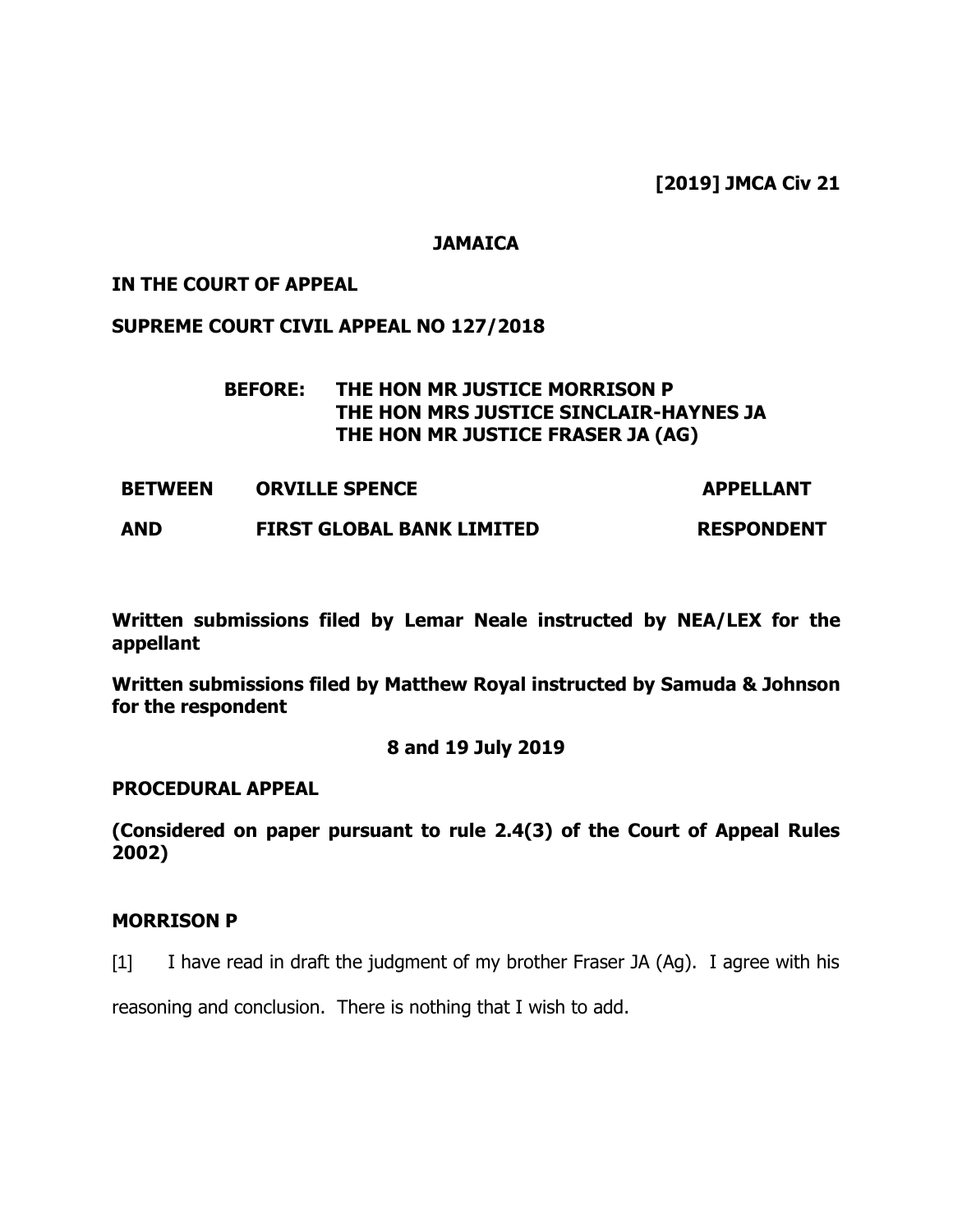## **SINCLAIR-HAYNES JA**

[2] I too have read the draft judgment of my brother Fraser JA (Ag) and agree with his reasoning and conclusion.

# **FRASER JA (AG)**

## **Introduction**

[3] The broad issue raised in this appeal is whether the learned trial judge was correct in holding that, pursuant to rule 5.13 of the Civil Procedure Rules (CPR), the appellant Mr Orville Spence had, on 12 June 2013, been properly served with the claim form which commenced the claim of First Global Bank Limited (FGB) against Mr Spence and his wife Nadine Spence. How this issue is resolved, will determine the outcome of other sub– issues that will be addressed in the analysis.

## **The applicable rule**

[4] Under the heading, "Alternative methods of service" rule 5.13 of the CPR provides as follows:

- "5.13 (1) Instead of personal service a party may choose an alternative method of service.
	- (2) Where a party-
		- (a) chooses an alternative method of service; and
		- (b) the court is asked to take any step on the basis that the claim form has been served;

the party who served the claim form must file evidence on affidavit proving that the method of service was sufficient to enable the defendant to ascertain the contents of the claim form.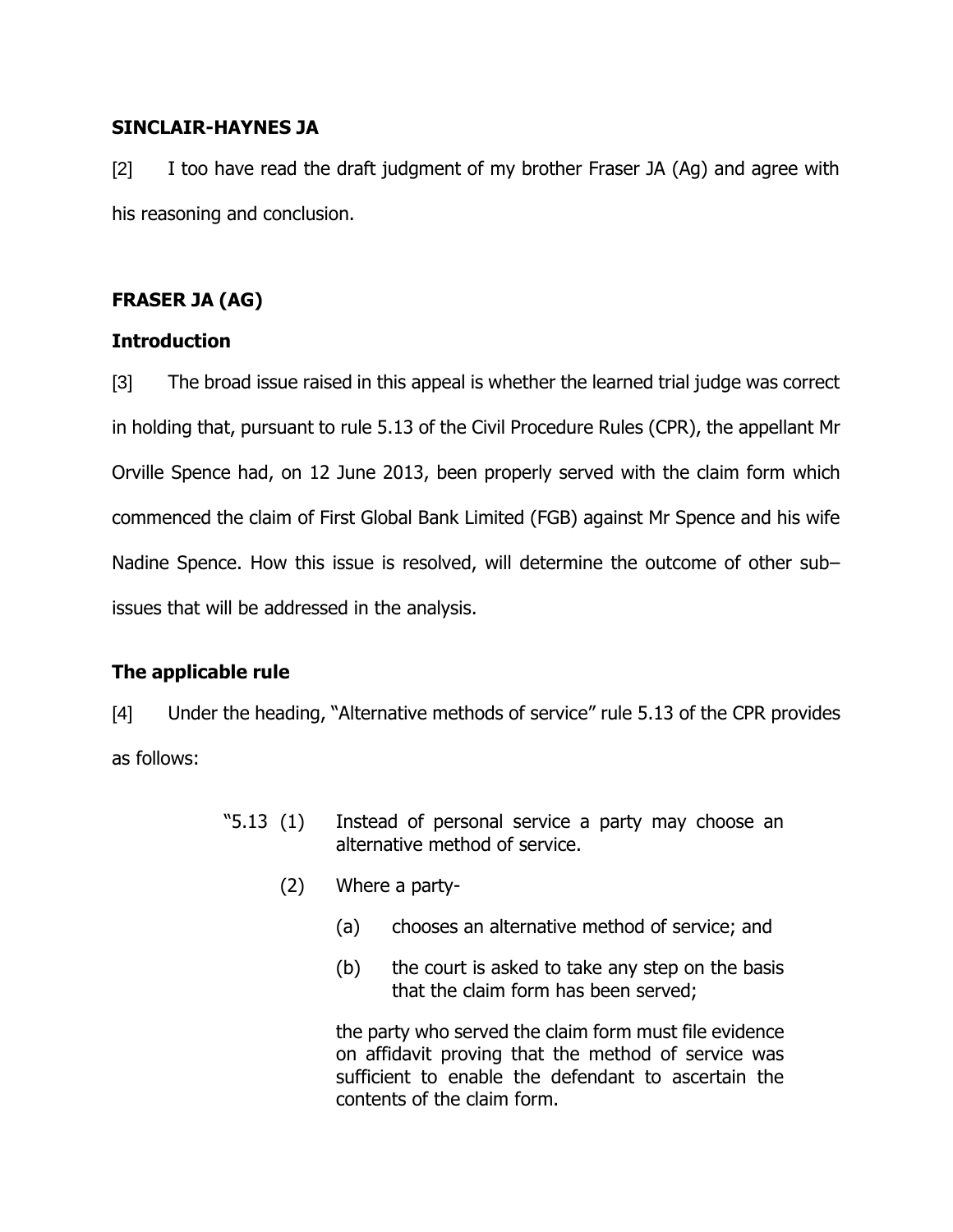- (3) An affidavit under paragraph (2) must
	- (a) give details of the method of service used;
	- (b) show that  $-$

(i) the person intended to be served was able to ascertain the contents of the documents; or

(ii) it is likely that he or she would have been able to do so;

- (c) state the time when the person served was or was likely to have been in a position to ascertain the contents of the documents; and
- (d) exhibit a copy of the documents served.
- (4) The registry must immediately refer any affidavit filed under paragraph (2) to a judge, master or registrar who must –
	- (a) consider the evidence; and
	- (b) endorse on the affidavit whether it satisfactorily proves service.
- (5) Where the court is not satisfied that the method of service chosen was sufficient to enable the defendant to ascertain the contents of the claim form, the registry must fix a date, time and place to consider making an order under Rule 5.14 and give at least 7 days notice to the claimant.
- (6) An endorsement made pursuant to 5.13 (4) may be set aside on good cause being shown."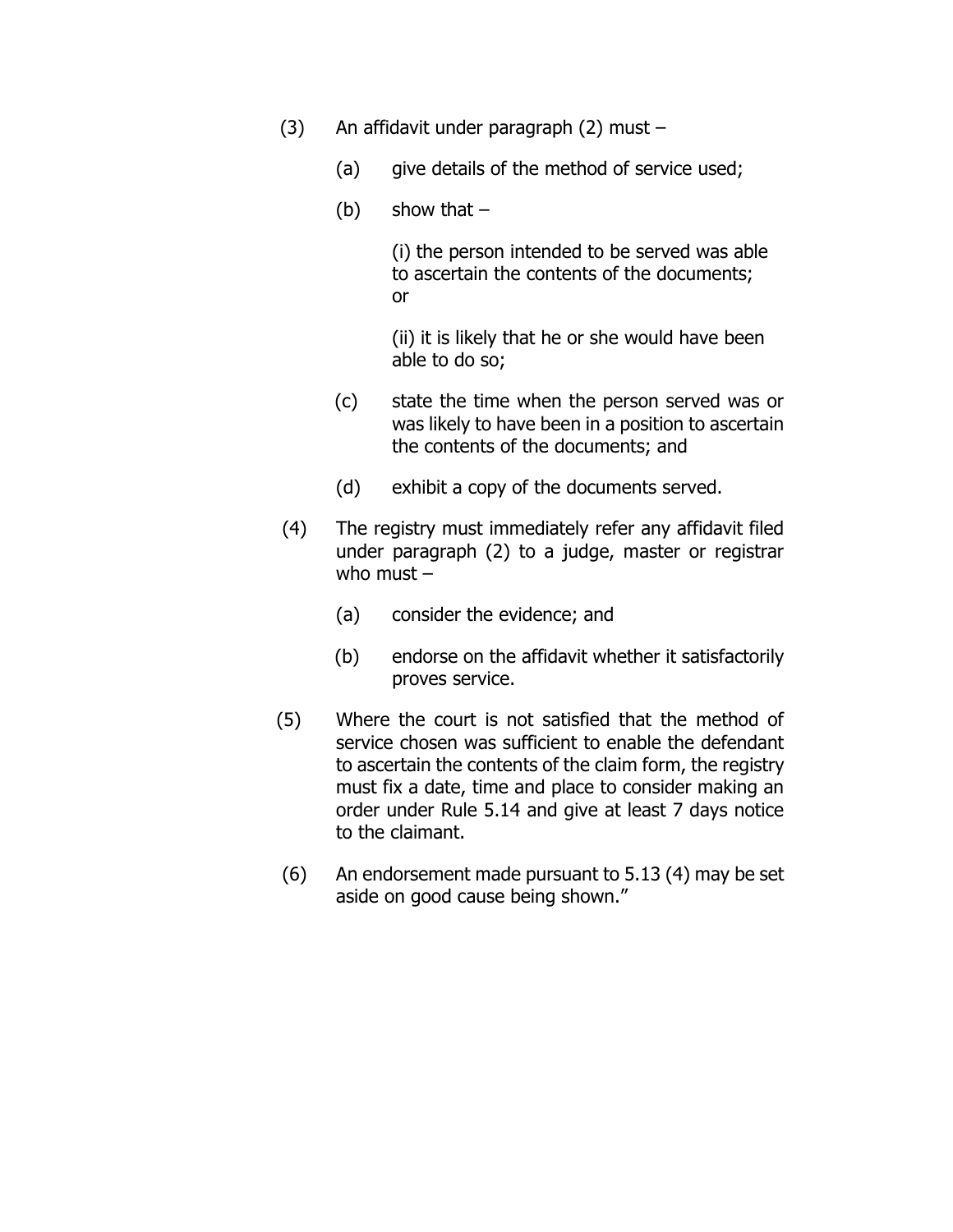### **Analysis**

#### **The genesis**

[5] The issue for decision arose in the following manner. FGB, on 11 March 2013, filed a claim against Mr and Mrs Spence to recover the sum of \$491,313.44, together with interest accruing daily on the principal balance until payment. This sum was owed by the Spences to FGB, on a Visa Gold Credit Card it had issued to them on 28 June 2007.

[6] The affidavit of Mr Christopher Thompson, process server, reveals that, on 12 June 2013 he personally served Mrs Spence with the claim form and relevant accompanying documents. Mr Thompson also averred that he also served Mr Spence with these documents on the same date, having left them with Mrs Spence upon her indication that he could not see Mr Spence, but that she was willing to accept the documents on his behalf and would give them to him later that day.

[7] The Spences, having failed to file an acknowledgment of service and defence within the time allotted by the CPR, FGB sought and was granted default judgment against them by the Registrar of the Supreme Court on 22 August 2013. However, on 7 March 2018, on the application of Mr and Mrs Spence, the default judgment was set aside, on the basis, the appellant submits, that the sum included in the default judgment was inaccurate.

[8] On 22 March 2018, FGB filed an amended claim form and served it on both Mr and Mrs Spence on 4 April 2018. On 18 May 2018, Mr and Mrs Spence filed a defence to the amended claim. Then, on 30 May 2018, Mr Spence filed an application for summary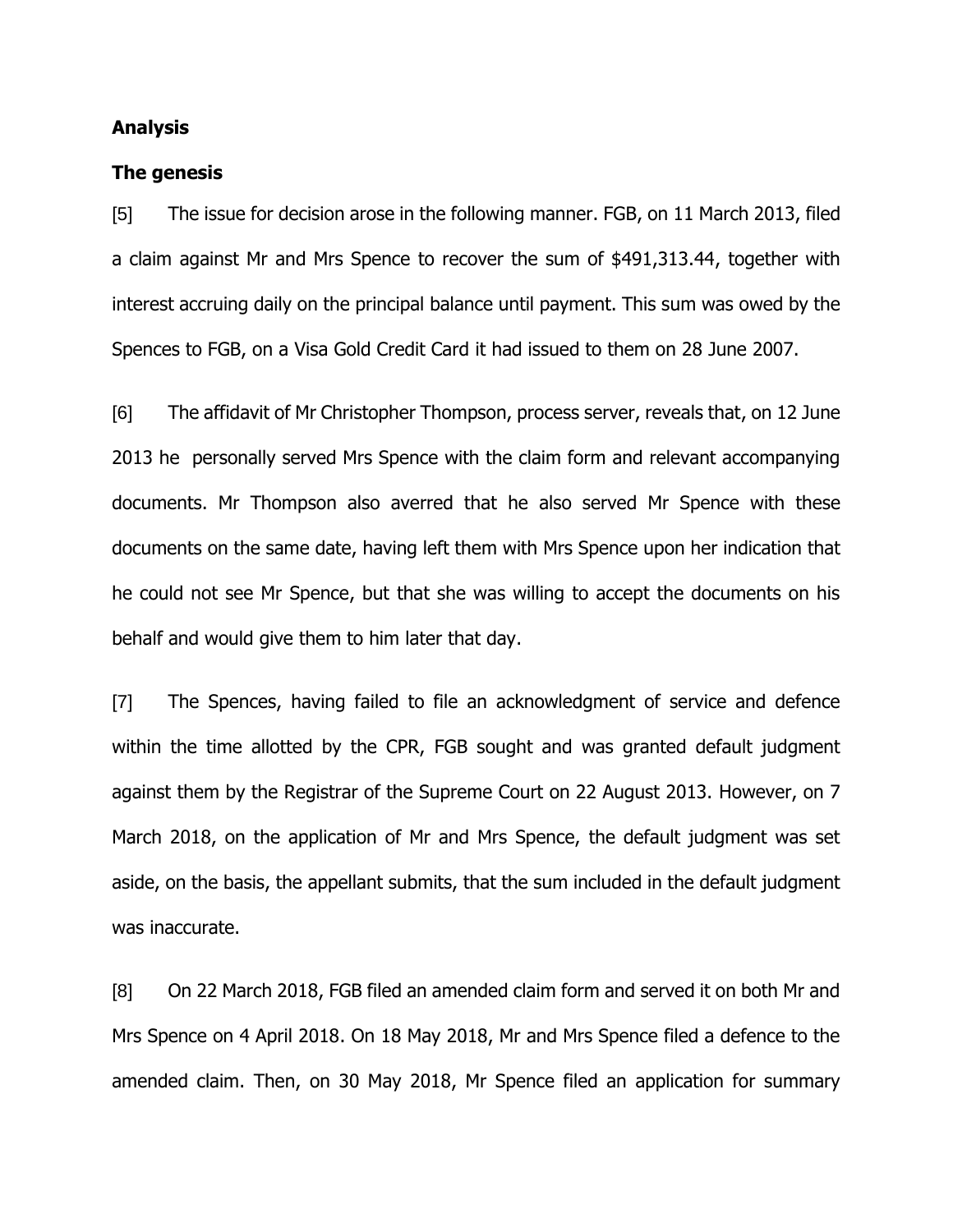judgment against FGB, or in the alternative that the claim be struck out against him. On 18 June 2018, FGB in turn filed its own application for summary judgment. Both applications were listed for hearing on the same day. On the hearing day the court determined that it would hear Mr Spence's application first.

#### **The application by Mr Spence for summary judgment**

[9] The basis of the application for summary judgment by Mr Spence was that he had not been properly served with the claim form on 12 June 2013, and had not since then acknowledged the debt. Therefore, by the time FGB had served the amended claim on him, the claim was statute barred pursuant to section 46 of the Limitation of Actions Act. The main basis on which he maintained that service on him was not established, was that the mandatory procedure set out in rule 5.13(4) of the CPR had not been complied with, as there was no endorsement by a judge, master or registrar on the affidavit of Mr Thompson, the process server, indicating that there had been satisfactory proof of service.

[10] The court, however, found that Mr Spence was duly served on 12 June 2013, and hence the amended claim form served on him on 22 March 2018, was not statute barred. Accordingly, as the purported irregularity of service was the sole ground on which he mounted his challenge, his application for summary judgment, or in the alternative, striking out of the claim against him, was dismissed.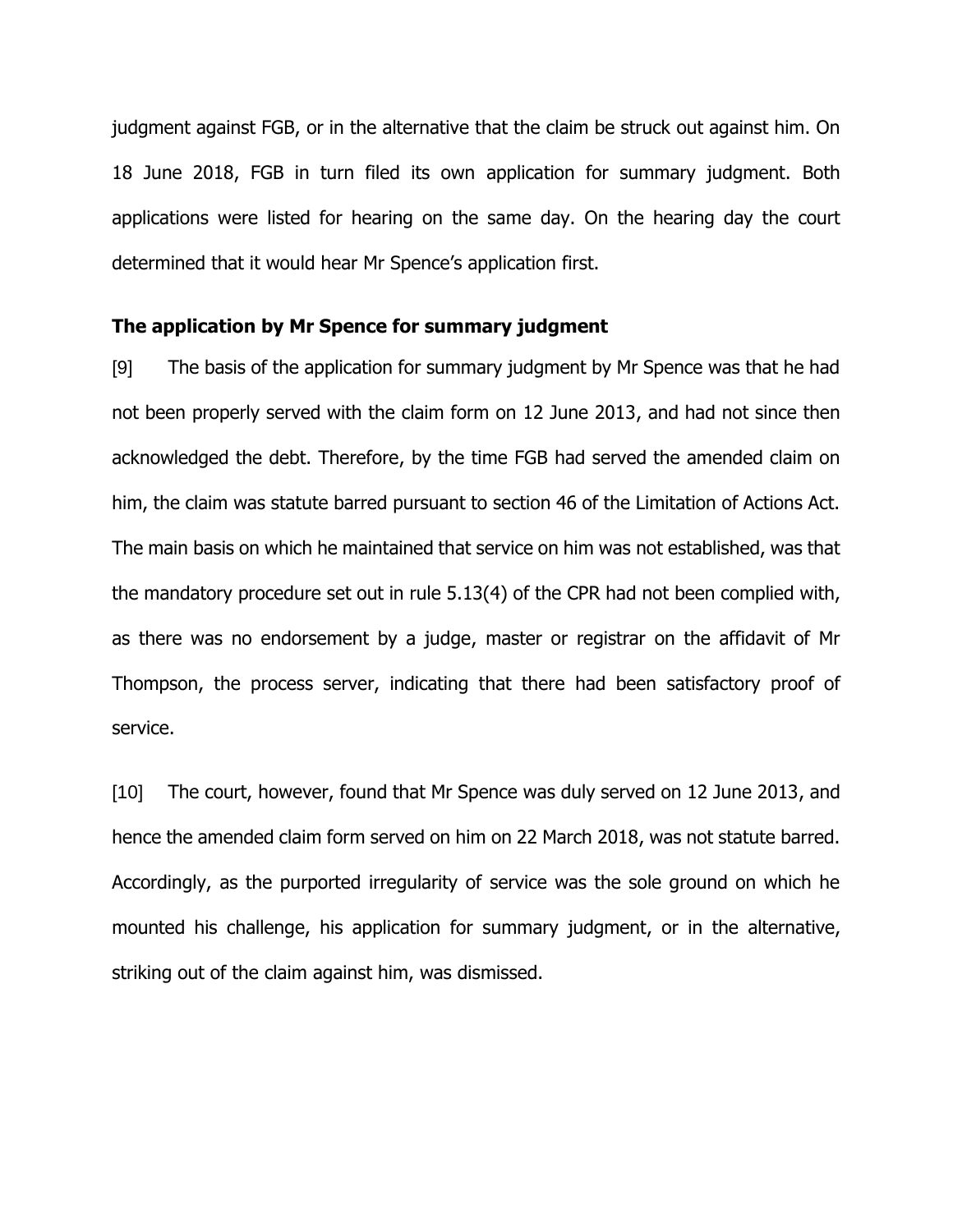# **The appeal**

## The grounds

[11] Mr Spence filed five grounds of appeal against the decision of the learned judge as follows:

- "a) The learned judge erred as a matter of fact and/or law in finding that the Appellant was duly served with the Claim Form on June 12, 2013.
	- b) The learned judge, having accepted that the Appellant was not personally served with the Claim Form, erroneously concluded that the alternative method of service chosen by the Respondent to effect service on Appellant satisfied Rule 5.13 of the Civil Procedure Rules, 2002 (as amended) in circumstances where the affidavit of service was not endorsed by the court indicating satisfactory proof of service.
	- c) The learned judge erred as a matter of fact and/or law in finding that the affidavit of service on which the default judgment was entered against the Appellant satisfactorily proved service in circumstances where:
		- i) there was no endorsement on the said affidavit; and
		- ii) the default judgment was set aside as of right with the result that there was no endorsed affidavit on which the learned judge could have concluded that service was effected by an alternative method.
	- d) The learned judge erroneously ruled on the issue of satisfactory proof of service by way of an alternative method in circumstances where the Court [the learned judge] was not asked to take any step on the basis that the Claim Form was served since: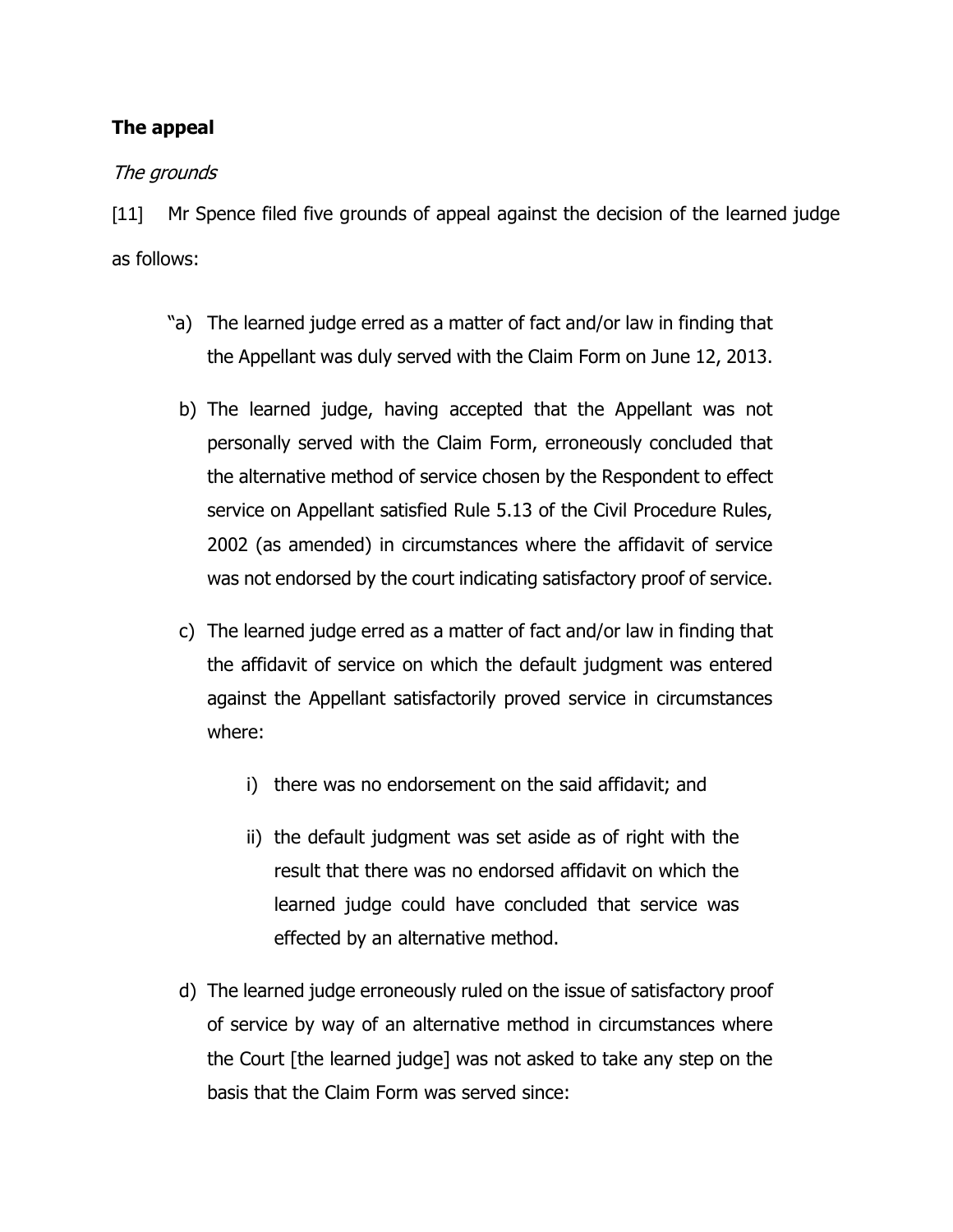- i) the default judgment was already set aside as of right; and
- ii) what was before the learned judge was an application to strike out on the basis of limitation defence.
- e) The learned judge misdirected herself on the law when she found that the requirement for the registrar to endorse the affidavit is a technical requirement purely for administrative purposes."

[12] Despite the number of grounds advanced, counsel for Mr Spence acknowledged that they overlap, and that the central question in the appeal was whether Mr Spence was properly served with the claim form by an alternative method.

### The preliminary objection by FGB

[13] Counsel for FGB, in treating with the appeal, first raised a preliminary objection submitting that the matter should not proceed as a procedural appeal under rule 1.1(8) of the Court of Appeal Rules (CAR), but should be conducted instead, in accordance with rule  $2.5(1)(b)$  of the CAR. Rule  $1.1(8)$  defines a procedural appeal as "an appeal from a decision of the court below which does not directly decide the substantive issues in a claim...". In keeping with the decision in **Willowood Lakes Limited v The Board of Trustees of The Kingston Port Workers Superannuation Fund** (unreported), Court of Appeal, Jamaica, Supreme Court Civil Appeal No 98/2007, Motion No 12/2009, judgment delivered30 October 2009, which affirmed the court's earlier decision in **Leymon Strachan v The Gleaner Company Limited and Dudley Stokes** (unreported), Court of Appeal, Jamaica, Supreme Court Civil Appeal No 54/1997,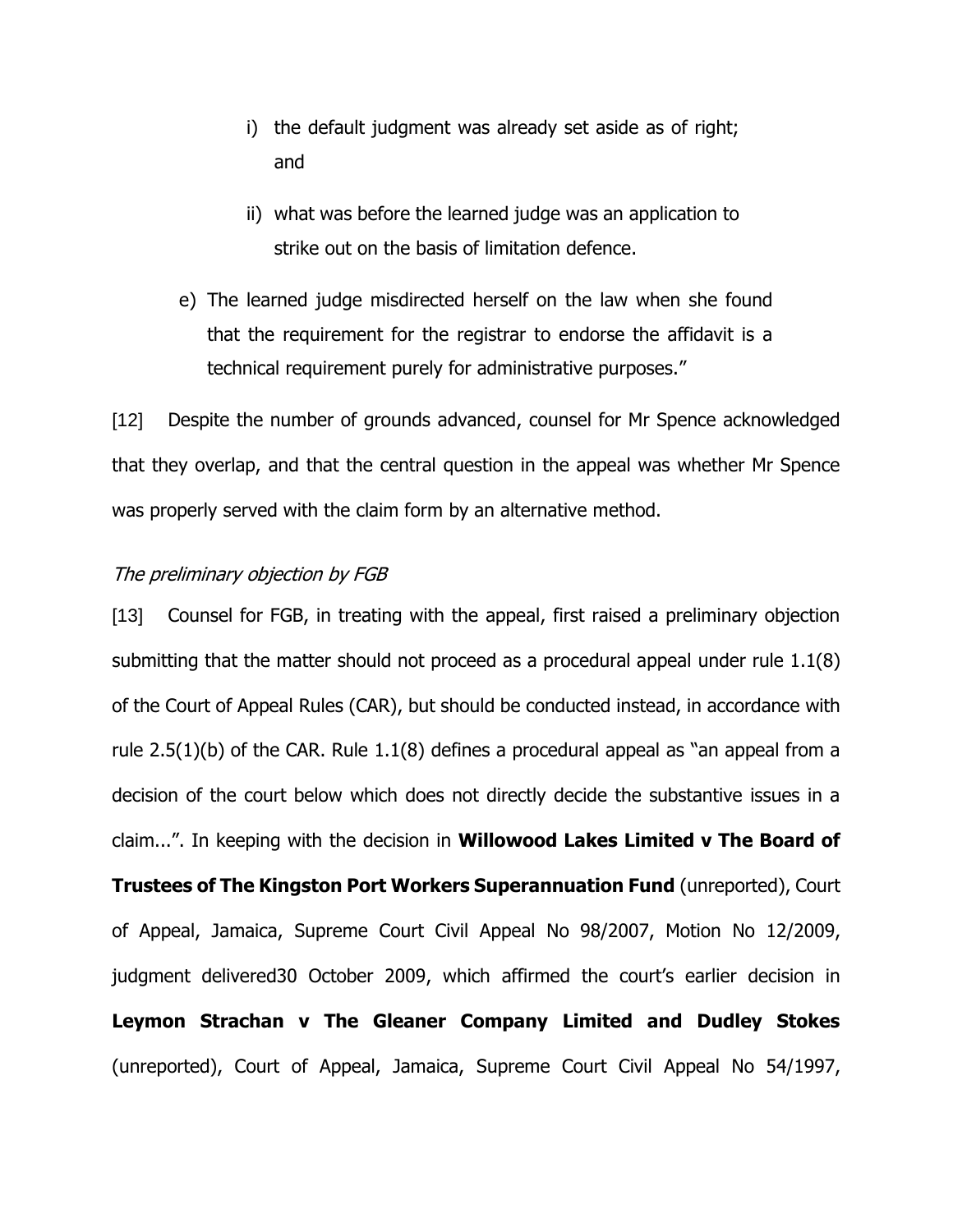judgment delivered 18 December 1998, counsel acknowledged that a matter can proceed as a procedural appeal, if it is one involving an interlocutory decision, rather than a final one. Therefore, a summary judgment application, being one where the outcome, "if given one way, [would] finally dispose of the matter in dispute, but, if given in the other, will allow the action to go on", would be interlocutory.

[14] However, counsel argued that simply because a matter is interlocutory does not mean it should be conducted as a procedural appeal. In that regard, he cited **Craig Reeves v Platinum Trading Management Limited** (unreported), Court of Appeal, St Christopher & Nevis, Civil Appeal No HCVAP 2007/022, judgment delivered 25 February 2008, a decision of the Court of Appeal of St Christopher and Nevis, that considered the status of a procedural appeal under Part 62.1 of the CPR of that jurisdiction which bears substantial similarity to the definition under rule 1.1(8) of the CAR, for the proposition that, "…it is not all interlocutory orders that would be orders from which a procedural appeal lies…procedural appeals are a subset of interlocutory appeals."

[15] This proposition was significant for his contention that the nature of a summary judgment and striking out application was such that it could decide the substantive issues in a claim, and hence should not proceed as a procedural appeal under rule 1.1(8) of the CAR. Further, in the present appeal, the court was being asked to determine whether, based on the limitation defence, FGB had any standing to bring the amended claim form, a fundamental substantive issue on which, he submitted, it would be inappropriate to conclude the matter by means of a procedural appeal.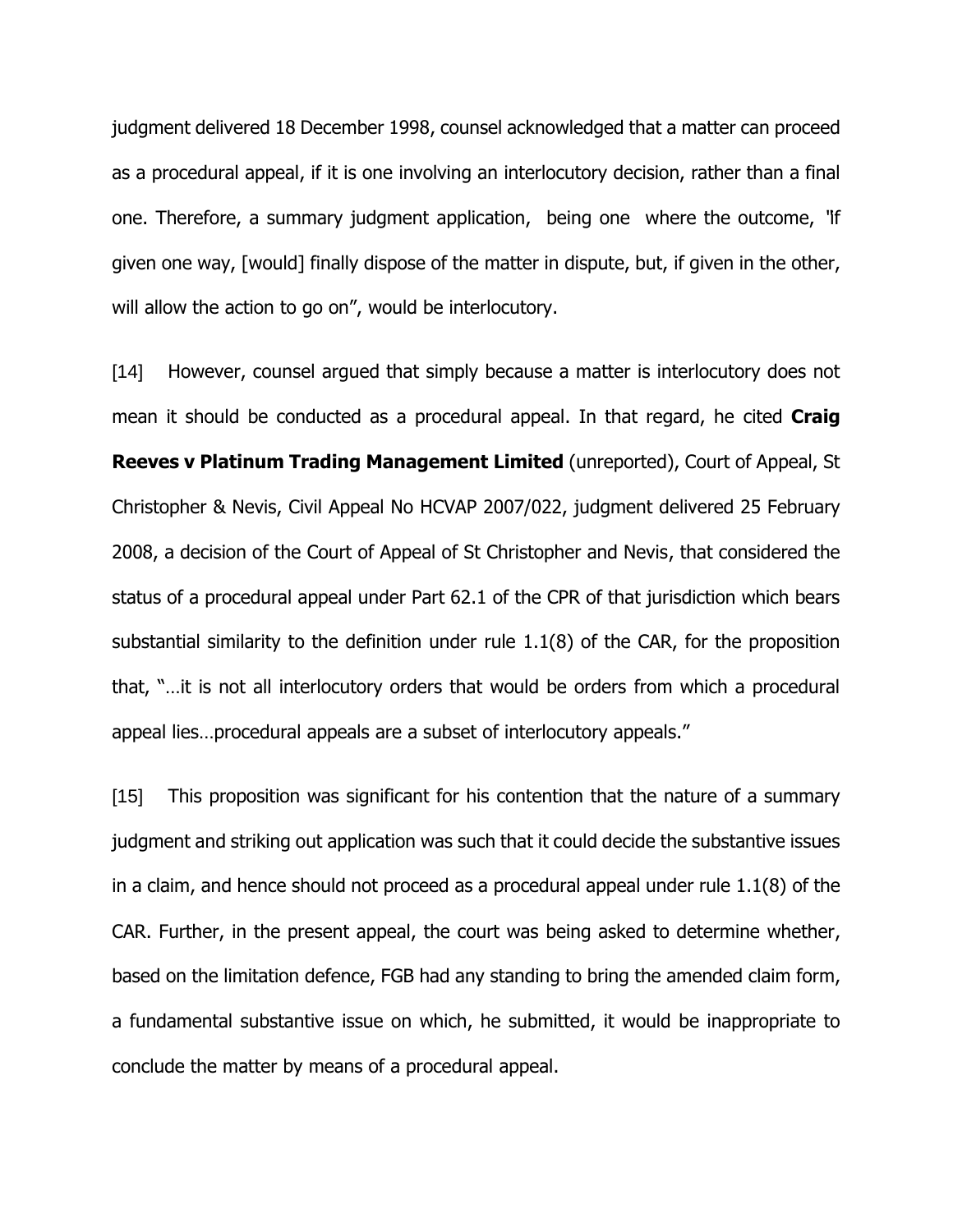[16] Counsel for the Mr Spence did not provide any submissions in response to the preliminary objection. However, based on counsel for FGB's acknowledgment that the matter at least technically qualifies to be addressed as a procedural appeal, and in light of the manner in which I intend to dispose of this appeal, I rule that the matter should proceed as filed, as a procedural appeal. I, however, offer no opinion on the general merits of the submissions of counsel for FGB, or how they should be viewed in different circumstances.

### The application for extension of time by FGB

[17] In the event the court decided, as it has, to hear the procedural appeal, counsel for FGB sought an order extending the time within which to file submissions in this matter to 3 July 2019, the date they were filed. Rule 2.4(2) requires that any written submissions in opposition to the appeal ought to be filed within 14 days of receipt of the notice of appeal. Counsel explained that the submissions were late as, a) it had been thought that the court would have first determined its application on the procedural objection and then indicate the appropriate timelines to be followed, and b) at the time of service of the notice of appeal, it was not known that the appellant intended for the matter to proceed as a procedural appeal, as the appellant had filed and served a record of appeal, which is not required for procedural appeals.

[18] Counsel also submitted that FGB had a high probability of success in the appeal, and that the granting of the extension sought would be unlikely to cause the appellant any prejudice.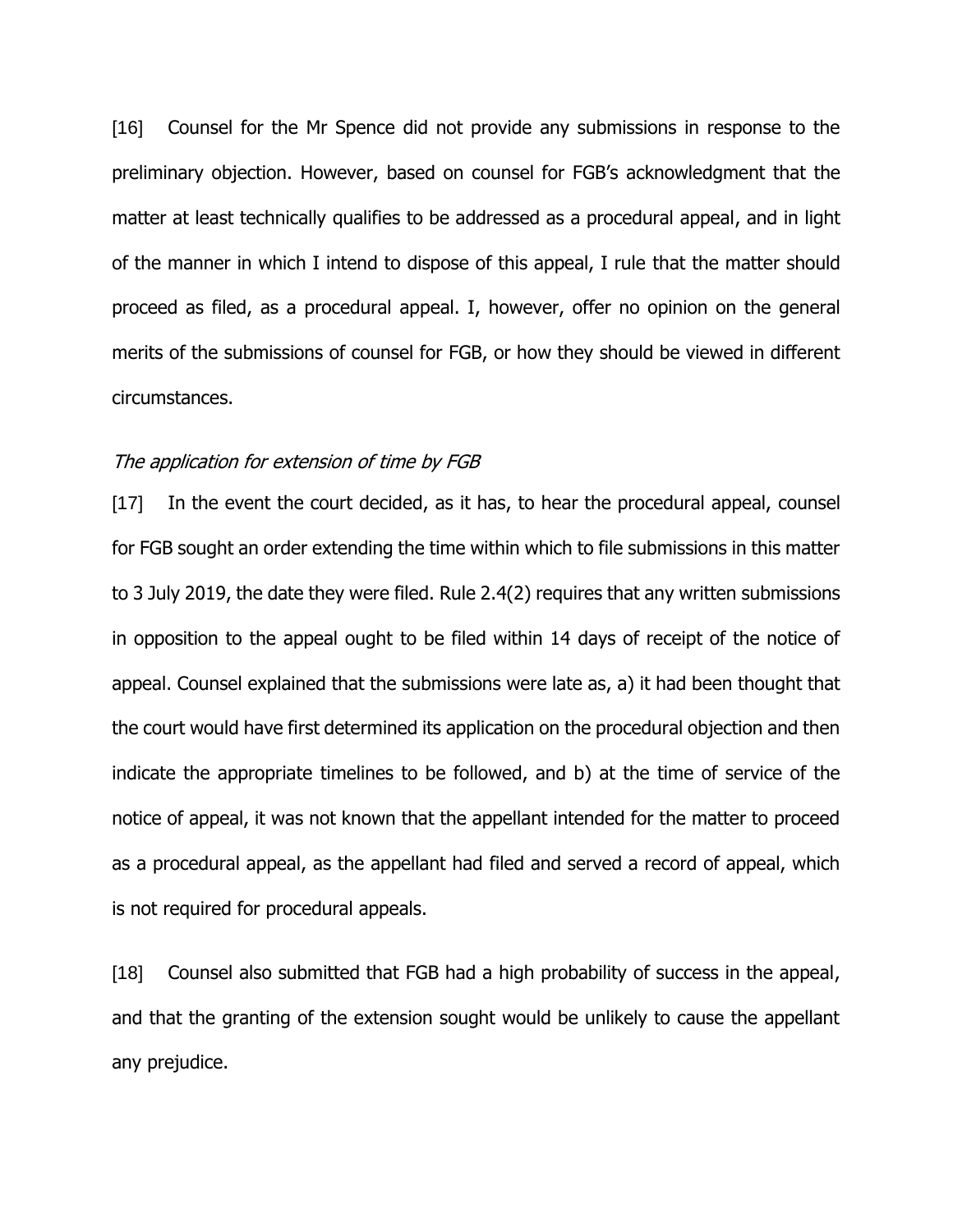[19] The filing of the submissions were out of time by almost five and a half months, the notice of appeal having been received by the respondent on 3 January 2019, and the submissions having been filed on 3 July 2019. The preliminary objection was raised at the same time, in those written submissions. It was not unreasonable for FGB to have expected that the preliminary objection would be considered before it was decided whether the matter would actually proceed as a procedural appeal. I do not discern any risk of prejudice to the appellant if the extension is granted. Having assessed the matter, I also consider that FGB does have a high probability of success in the appeal. Accordingly, in my view, the extension sought should be granted as prayed.

### The issues identified by FGB in the appeal

[20] Counsel for FGB submitted that the appeal raises the following issues of law:

- i) whether the court erred in accepting the technical validity of the evidence as to service of the initiating documents; and
- ii) whether the court erred in ruling in the respondent's favour on the issue of satisfactory service given that the application was concerned with a limitation defence.

### **Discussion**

### The absence of the endorsement

[21] Despite the various satellite points raised in the submissions, the nub of this appeal turns on whether the learned judge was correct to hold that the alternative method of service used to serve Mr Spence on 12 June 2013 was complete and effective, despite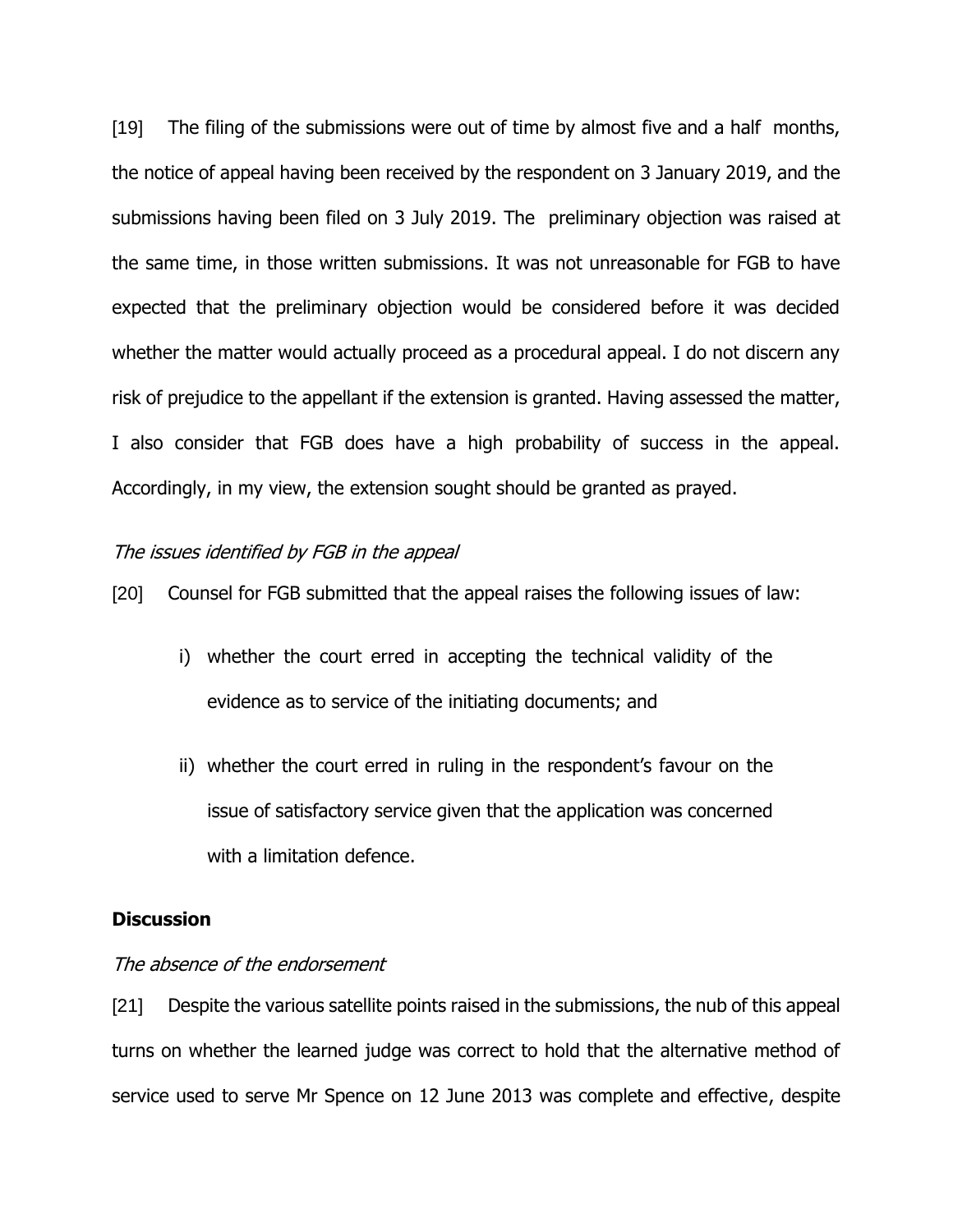the fact that no judge, master or registrar had, pursuant to rule 5.13(4) of the CPR, physically endorsed on the affidavit of the process server, that it satisfactorily proved service.

[22] Counsel for Mr Spence referred to **Insurance Company of the West Indies v Shelton Allen et al** [2011] JMCA Civ 33, in which Morrison JA (as he then was), after noting that personal service remains the primary method of service, outlined the framework of rule 5.13 of the CPR, which provides for an alternative method of service. Counsel focused on the observation made by Morrison JA at paragraph [55], where he said:

> "The plethora of references in rule 5.13 to the need for evidence of the likelihood of the claim form coming to the attention of the defendant by the claimant's choice of an alternative method of service seems to be to be a clear indication that the framers of the rule intended thereby to subject the option given to the claimant to the *tightest possible control...*" (Emphasis supplied)

[23] Counsel submitted that that observation was in keeping with his contention that the language of paragraph 4 of rule 5.13 is mandatory not directory. He highlighted what the court will style as a "trilogy of musts" in that paragraph, as it provides that, if the court is asked to take any step on the basis that the claim form was served pursuant to that rule, the registry must refer the affidavit to a judge, master or registrar who must consider the evidence, and must endorse on the affidavit whether it satisfactorily proves service.

[24] Counsel buttressed his submission by referring to another decision of Morrison JA (as he then was), this time relying on the case of **Hon Gordon Stewart OJ v Senator**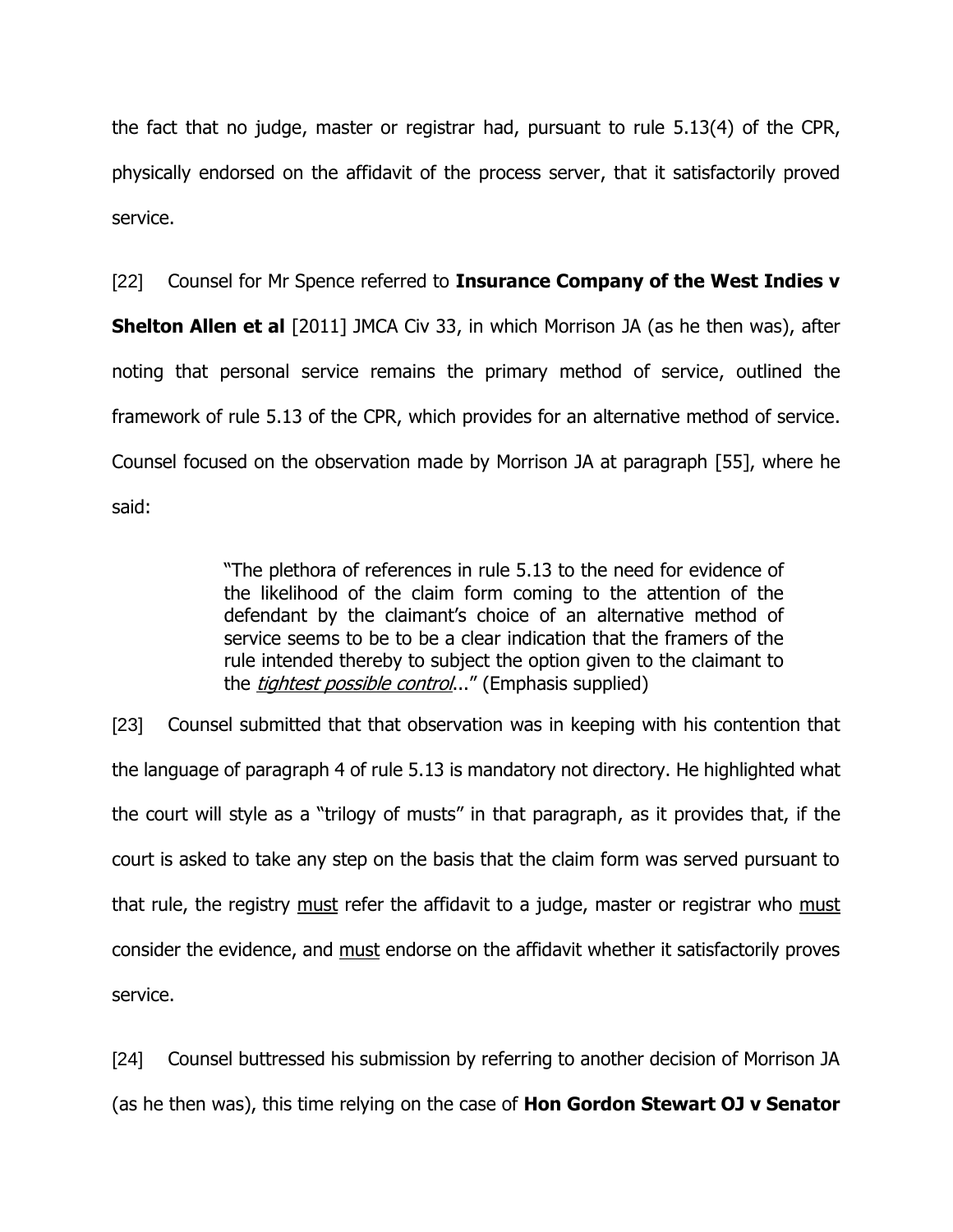**Noel Sloley Sr & Ors** [2011] JMCA Civ 28. That matter interpreted Part 53 of the CPR which outlines the procedure governing committal for contempt of court, and confirmed that the requirement for a penal notice to be endorsed on an order to be served was mandatory and therefore a condition precedent that had to be satisfied before the court could convict for contempt. In his analysis, the learned judge of appeal relied on the English cases of **Vinos v Marks & Spencer plc** [2001] 3 All ER 984 and **Totty v** 

**Snowden** [2001] 4 All ER 577 and indicated at paragraph [54] that:

"On the basis of these cases, it therefore seems to me to be clear that, although it is the duty of the court (as it is mandated to do by rule 1.2) to seek to give effect to the overriding objective when interpreting the rules or exercising any powers under the rules, the court is nevertheless bound, in cases in which the language of a particular rule is sufficiently 'clear and jussive', to give effect to its plain meaning, irrespective of the court's view of what the justice of the case might otherwise require."

[25] Then at paragraph [55] he went on to say:

"So the question which naturally arises in the instant case is on which side of the line does the requirement in rule 53.10(1)(b) fall? It appears to me that, by the use of the word 'must', the framer of the rule intended to prescribe a mandatory requirement, which it is not open to the court to evade by reference to the overriding objective of the CPR. In other words, the court cannot sanction something which the rule plainly does not permit, by allowing an application for committal for contempt to be made by notice of application under Part 11, otherwise than as permitted by the express terms of rule 53.10(1)(b)…"

Counsel maintained that this case shows that the requirement for an endorsement is not

new to the CPR on a whole.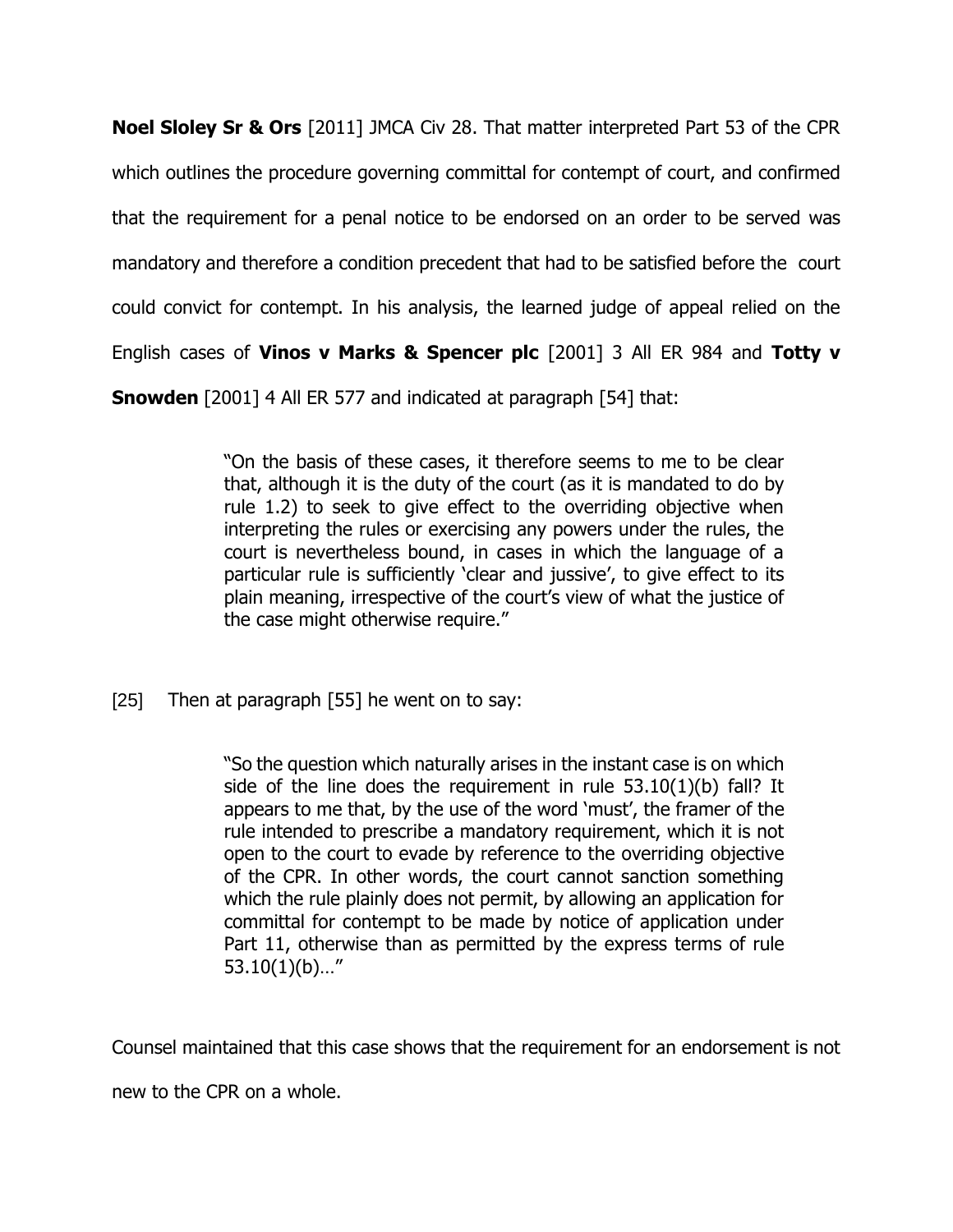[26] The reliance counsel for Mr Spence has placed on the case of **Hon Gordon Stewart OJ v Senator Noel Sloley Sr** is however misconceived. Counsel for FGB pointed out four things about the case which demonstrate that it cannot bear the weight of persuasion entrusted to it by counsel for Mr Spence. He pointed out that:

- a) it concerns the endorsement of a notice under Part 53.3 of the CPR which dictates the exact wording of the notice that must be endorsed;
- b) the endorsement is done by the litigant, as such any consequence of failing to do so is directly attributable to that litigant;
- c) it requires endorsement on a document which must be served on the other party, demonstrating that the endorsement holds greater significance than administrative functions; and
- d) it concerns a notice that puts the litigant on alert that an order may be made affecting his/her liberty or personal property.

[27] These are all significant distinctions from the situation that faced the registrar, who only had to consider whether Mr Spence had been properly served, thus enabling a default judgment to be entered against him assuming all else was in order. Unlike Part 53, rule 5.13 does not prescribe the manner and form of the endorsement and the failure to strictly comply with the rule did not prejudice the appellant. These telling observations were made in the instant case by Edwards J (as she then was), at paragraphs [37] and [50] of her judgment respectively.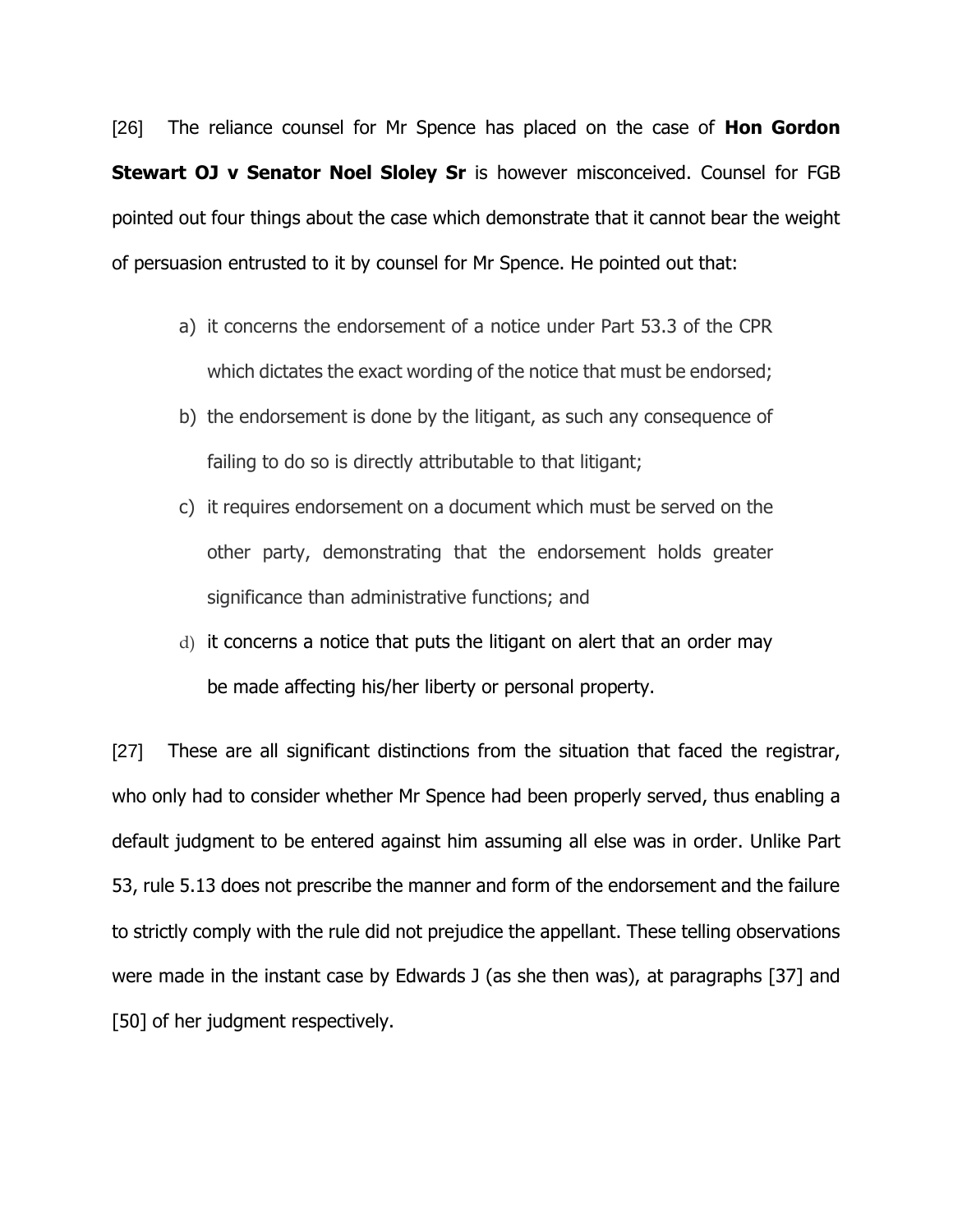## The reliance on the purposive rule of interpretation

[28] I therefore agree with counsel for FGB that Edwards J was correct in holding at paragraph [43] of her judgment that, "a purposive approach must be taken in interpreting these rules" and in concluding at paragraph [44] that:

> "[I]t is the grant of the request to the registrar which actually signifies her satisfaction that service is satisfactorily proven and not the technicality of manually writing or even stamping on the affidavit."

[29] The case of **McMonagle v Westminster City Council** [1990] 1 All ER 993, relied

on by counsel for FGB, outlines what this court considers to be the correct approach to

determining whether the purposive rule should be employed in statutory interpretation.

In **McMonagle,** the appellant challenged his conviction under a statute that required

licensing of a "sex encounter establishment". He argued that his establishment was not

captured by the legislation, as the statute mandated licensing of establishments, "which

are not unlawful" and the acts occurring at his establishment amounted to serious public

indecency that was criminalised at common law. The English Court of Appeal, in making

short shrift of his argument, adopted a purposive approach to determine the intention of

parliament. At page 997, the court stated:

"It seems to me manifestly absurd to suppose that the intention of the legislation was to subject to licensing control only those establishments conducted in the least offensive way and to leave those which pander more outrageously to the taste of the voyeur immune from any control or legal restraint save such as might be imposed by the possibility of conviction by a jury of a public indecency offence.

For these reasons I entertain no doubt in my own mind that we should be giving effect to the true intention of the legislature if we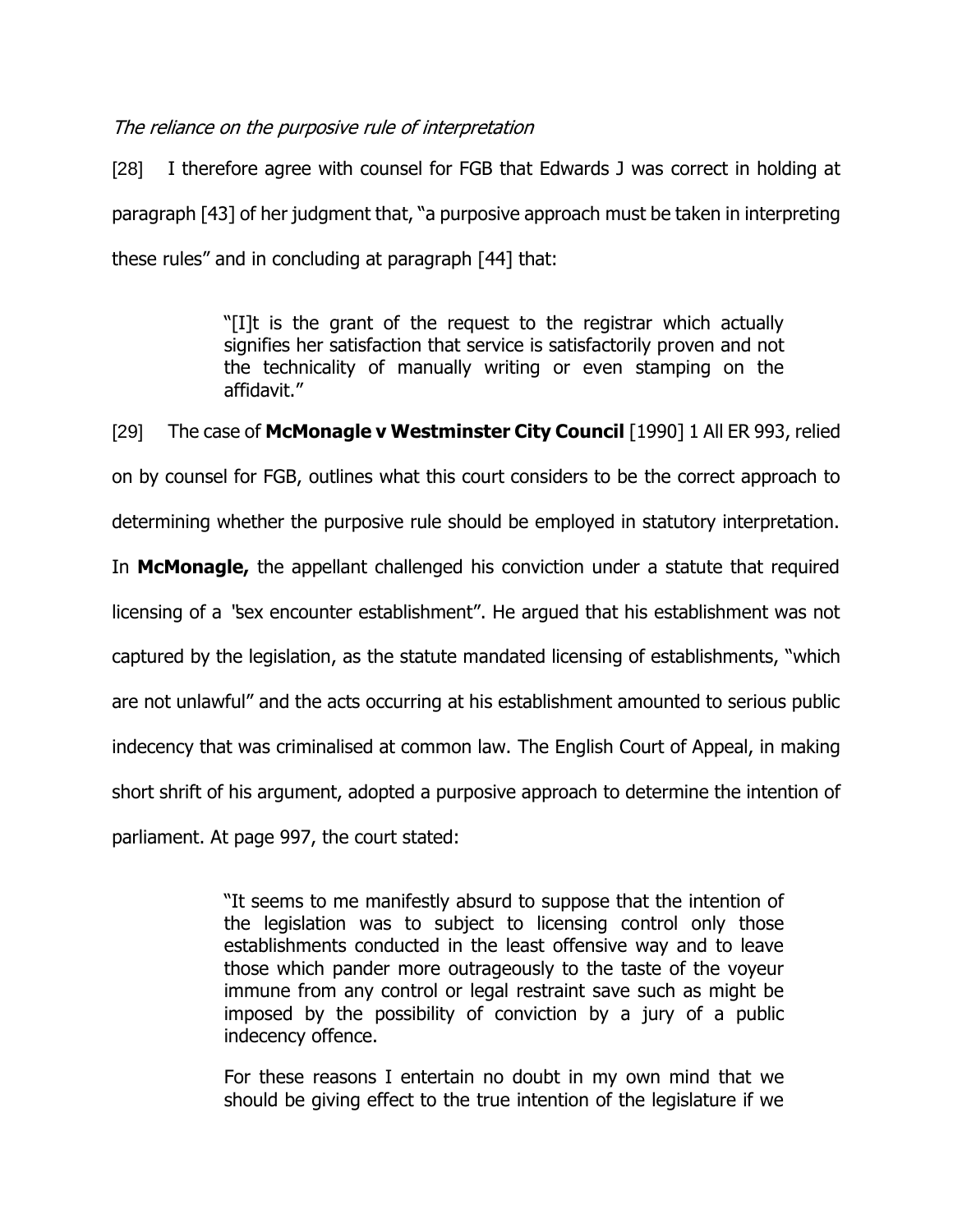could avoid this absurdity by treating the phrase 'which is not unlawful' in each of the sub-paragraphs of paragraph 3A where it appears as mere surplusage.

...

The presumption that every word in a statute must be given some effective meaning is a strong one, but the courts have on occasion been driven to disregard particular words or phrases when, by giving effect to them, the operation of the statute would be rendered insensible, absurd or ineffective to achieve its evident purpose."

[30] The same principle is applicable to the interpretation of rules. I therefore agree with counsel for FGB that Edwards J was correct to find (at para. [41] of her judgment), that interpreting rule 5.13(4) to mean that the endorsement must be written on the affidavit would be contrary to the intention of the drafters. It is useful to quote, in extenso, paragraph [44] of Edwards J's judgment, where the learned judge fully disclosed her mind on the intention of the drafters. She stated:

> "To my mind, Rule 5.13 (5) goes further to show that what the drafters were concerned with, ultimately, was the fact that, on the affidavit, it is demonstrated that there was actual service of the documents, meaning that there is clear evidence that the documents have and or will be brought to the attention of the intended party. This intention is made clear by the fact that, if the court does not approve the method of alternative service, the parties are given another opportunity, although at the judge's discretion, to serve the documents by substituted service. It is clear that the real intention is to dispel any doubts that the documents have been brought to the defendant's attention. It is the grant of the request made to the registrar which actually signifies her satisfaction that service is satisfactorily proven and not the technicality of manually writing or even stamping on the affidavit. Most importantly, a literal approach to the interpretation of the word 'endorse', in this context, does not operate to further the overriding objective, of dealing with cases justly."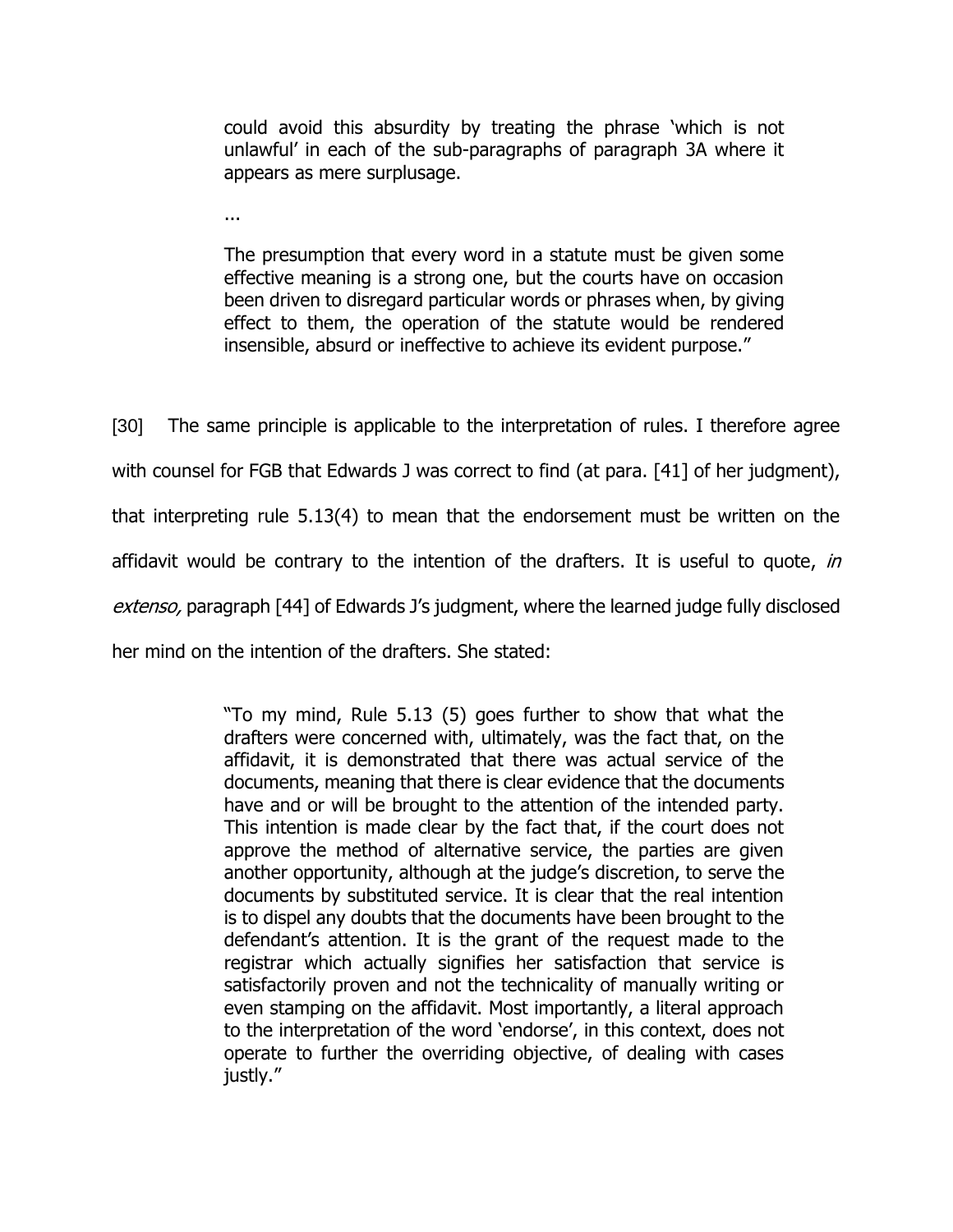[31] Thus, I agree with the submission of counsel for FGB that, "[t]he court...applied the meaning which most closely adheres to that purpose. The court avoids the hardship litigants would face in the event that their judgments (a thing of value) would be taken away by an error that they could neither prevent nor commit".

[32] Finally, on the issue of the learned trial judge's utilisation of the purposive rule of interpretation, counsel for Mr Spence argued that it is well known that a court will not exercise its discretion in favour of a claimant when to do so would deprive a defendant of a limitation defence. He relied on **Morris v Muir** (1979) 28 WIR 131 for that statement of principle. The short answer to that contention is found in the submission of counsel for the FGB with whom I agree. The principle in **Morris v Muir** has absolutely no relevance to this situation, as, in applying the purposive rule of interpretation, Edwards J was not exercising her discretion but applying the legal rule of interpretation that was most appropriate in the circumstances of the case.

## The effect of setting aside a default judgment as opposed to setting aside an endorsement / Did the issue of service properly arise in the application to strike out the amended claim?

[33] Apart from arguing that the court should have applied the literal mandatory interpretation of rule 5.13, counsel for Mr Spence submitted that Edwards J confused setting aside the endorsement with setting aside the default judgment. Further, he advanced that the learned judge was wrong to have ruled on the issue of satisfactory proof of service while hearing the appellant's application to strike out, as the court was not then being asked to take any step on the basis that the claim form was served. That step, counsel argued, had already been taken by the registrar when she granted FGB's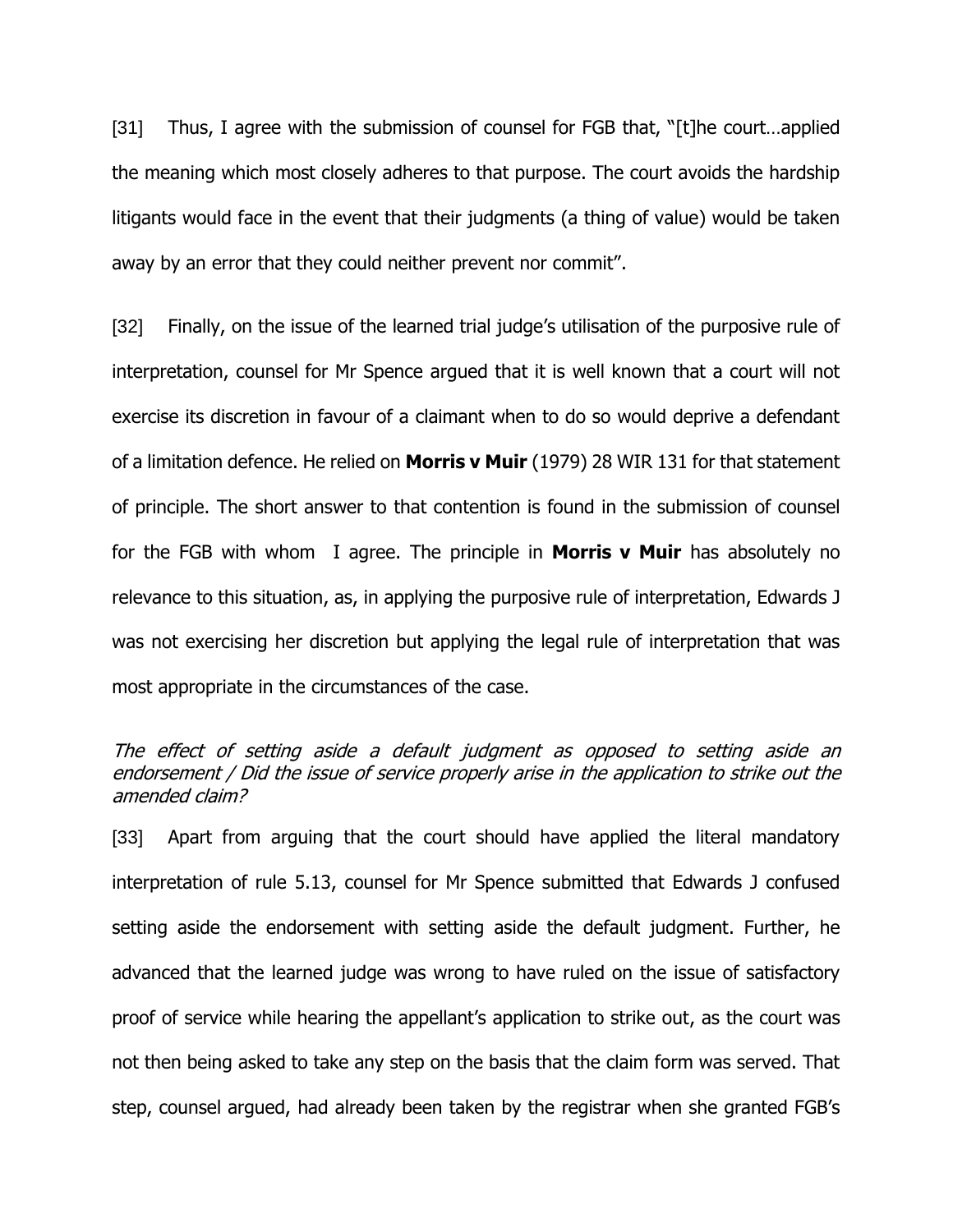request for default judgment. He further submitted that in this case, the default judgment was set aside for a reason other than non-service, hence that issue remained live.

[34] However, counsel noted, Mr Spence was unable to challenge that by applying under rule 5.13(6) as there was no endorsement to set aside. Counsel maintained that it would be in an application under rule 5.13(6) that Mr Spence would have put forward the evidence supporting the likelihood that the claim form never came to his attention. Therefore, Mr Spence had been denied and deprived of that opportunity or right by not being able to apply to set aside the endorsement. This in a context where counsel advanced that, without the use of the endorsement, it was difficult to differentiate alternative methods of service from personal service and it would make rule 5.13(6) useless.

[35] The submissions of counsel for FGB are a complete answer to these complaints. As advanced by counsel, I accept that the only likely circumstance where an endorsement of service would need to be set aside is where it is successfully proven that the relevant document(s) was (were) not in fact served.

[36] There is also no inconsistency in the possibility of a default judgment being set aside and an endorsement still being valid and extant. As pointed out by counsel for FGB, a defendant served initiating documents by an alternative method and against whom a default judgment was obtained, may seek to set aside that judgment on the basis of his or her prospect of success or on other discretionary grounds. In that event, the default judgment would be set aside and the endorsement would still be in effect. If a defendant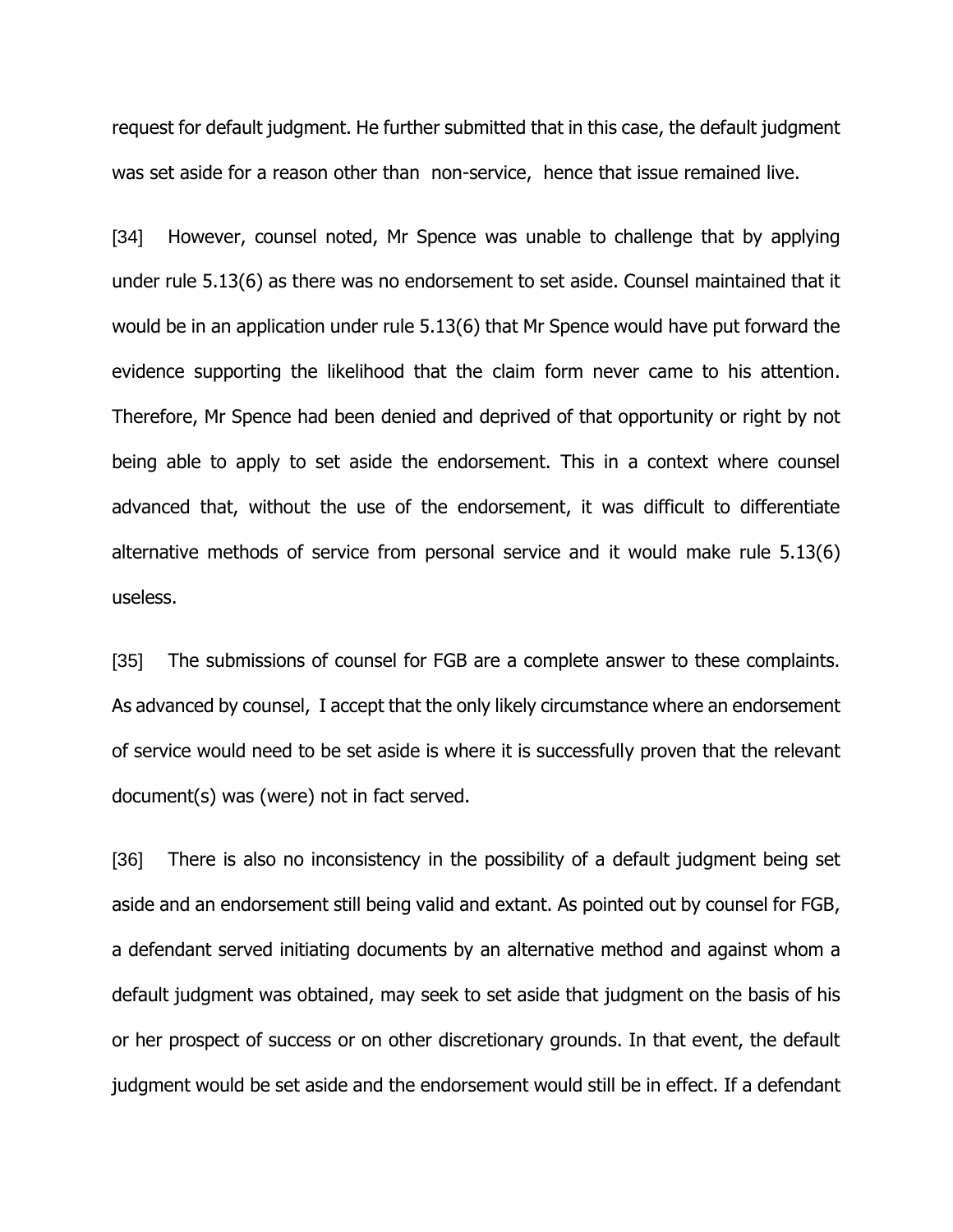maintained that he or she was not served, that point should be taken in an application to have the judgment set aside. Mr Spence, therefore, did not lack a forum or mechanism to challenge the method of service. In fact, he did just that in his application to set aside the default judgment as of right, albeit he was successful for a reason other than that which he had advanced. Consequently, Mr Spence suffered no impediment to challenging the service on him by the fact that he could not utilise rule 5.13(6) due to the absence of a physical endorsement on the process server's affidavit.

[37] Concerning the submission that the issue of service was not before the court in the application to strike heard by Edwards J, that assertion is untenable. As submitted by counsel for FGB, the central contention grounding the application which spawned this appeal, is that the matter was statute barred as a result of non-service of the initiating documents rendering the subsequent service of the amended documents nugatory. The learned judge could not have properly ruled on the appellant's application without examining the very basis of that application, that is, whether the initiating documents were indeed not properly served. The learned judge was not herself taking a step under rule 5.13(2)(b) but was considering whether the registrar did have a proper basis to take the step of issuing the default judgment when she did, having regard to the absence of the endorsement on the affidavit, and that the default judgment had been set aside for a reason other than non-service. The appellant's submission on this point is wholly without merit.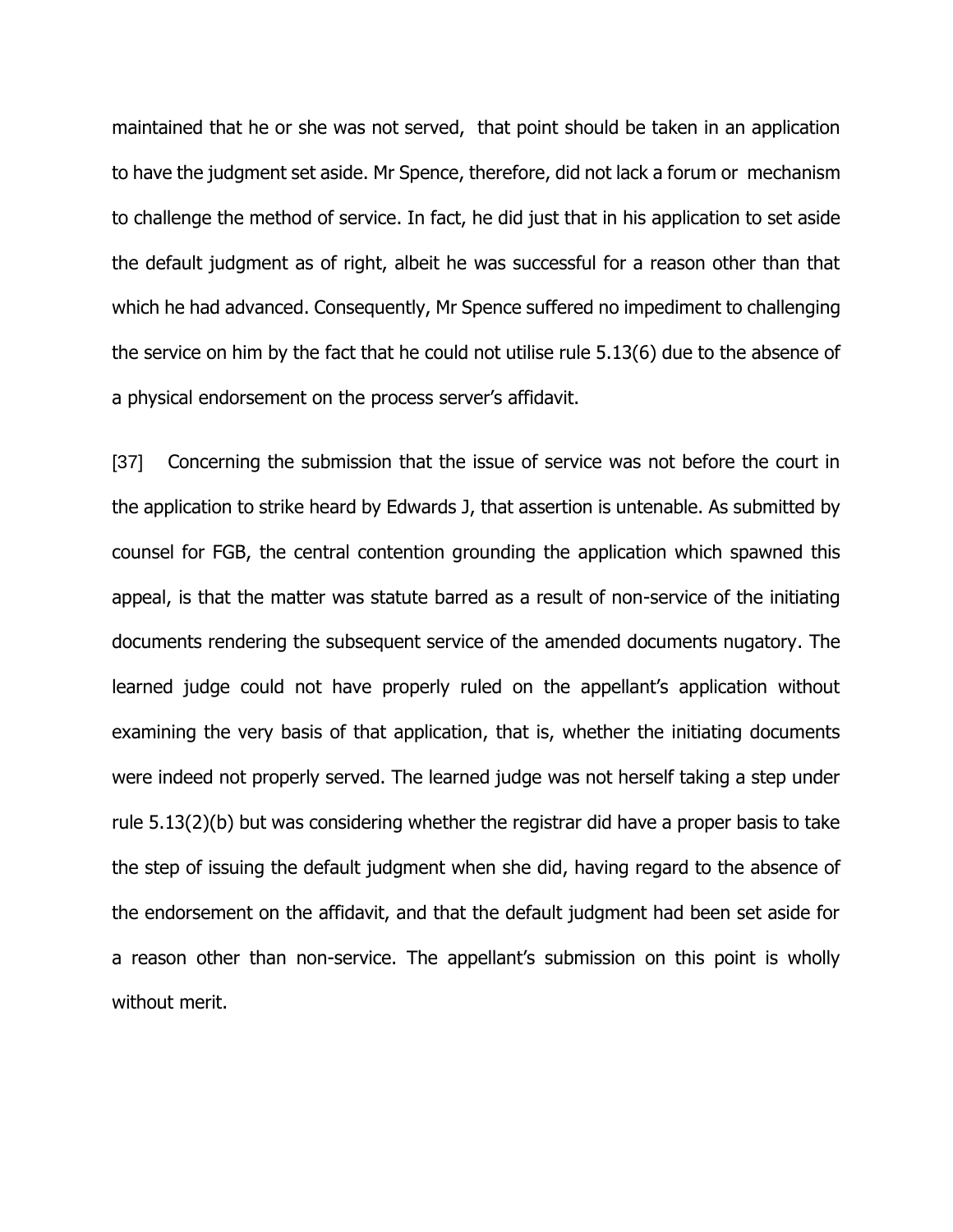The alternative finding that the requirement for the registrar to endorse the affidavit is a technical requirement purely for administrative purposes

[38] Counsel for Mr Spence contends that the learned trial judge erred when she found that the endorsement process was purely technical, as the rule indicates that the endorsement can also be done by a judge or master who perform judicial and not administrative functions. With respect, that reasoning is flawed on at least two bases. Firstly, because judges or masters carry out judicial functions does not mean that they cannot also carry out administrative functions that support the discharge of those judicial functions. Secondly, by reverse logic if counsel is correct it would mean that whenever the registrar is mentioned as being able to do something that a judge or master can also do, it would mean *ipso facto* that the registrar was carrying out a judicial function. I do not believe either proposition is supported by the relevant legislation or rules. Further, in any event, the particular action that is under consideration is the principal determinant of whether the step being taken is administrative or judicial.

[39] There is no need to go outside the findings of the learned trial judge on this issue, which I hold to be correct. Three quotations from her judgment are apt at this point. At paragraphs  $[49]$  –  $[50]$  she stated:

> "[49] A registrar has administrative duties as set out in section 12 of the Judicature (Supreme Court) Act including to 'enter satisfaction and assignments of judgments'. As was said by Rattray P in **Moncure v Delisser** [1997] 34 JLR 423 at 425 paragraph I, the registrar carries out administrative, rather than adjudicatory functions when entering a default judgment. Although this was a pre CPR decision, I venture to say the CPR has not changed that position. The grant of default judgment by the registrar under the CPR still remains purely an administrative act.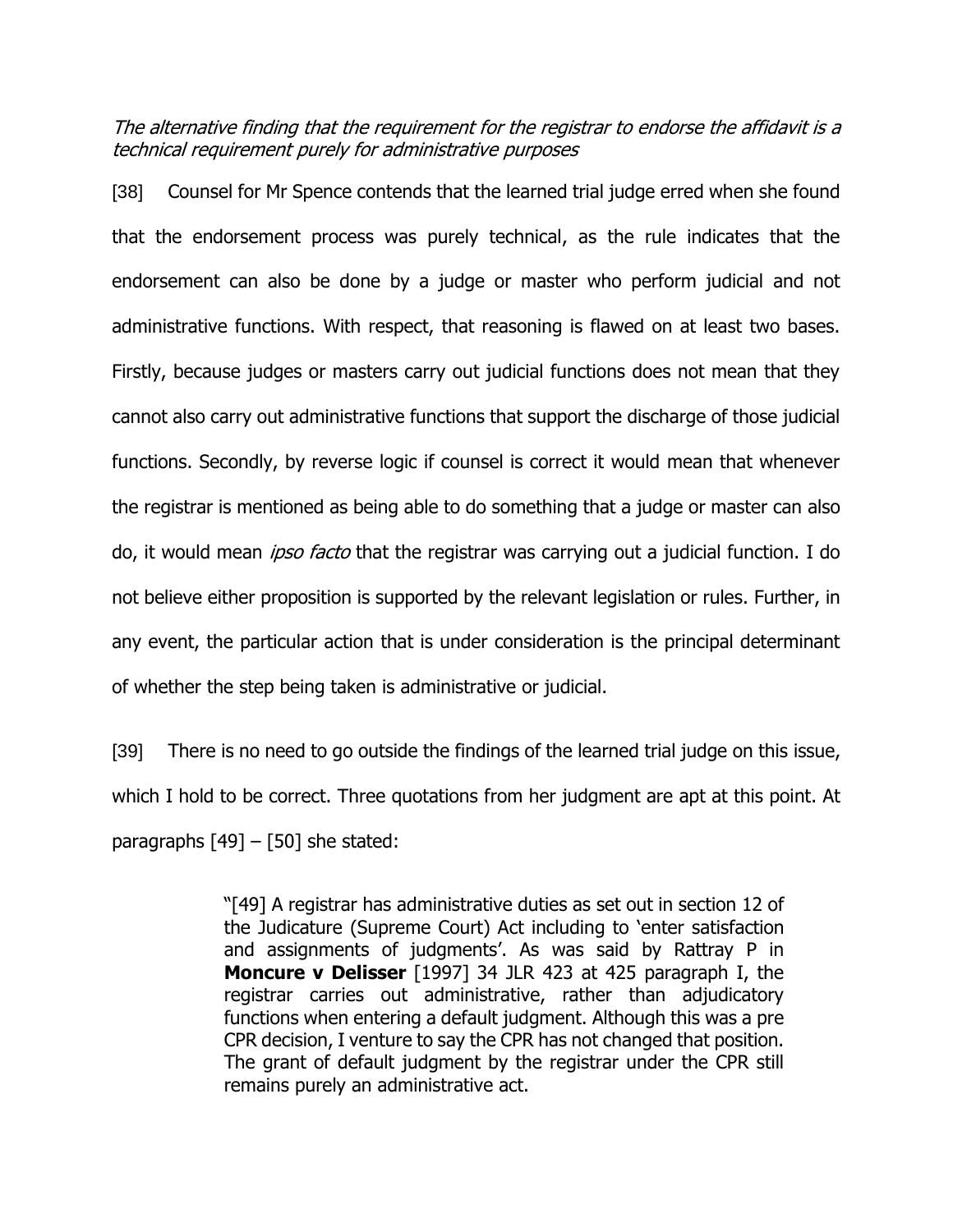[50] To my mind, therefore, in the case of the grant of a request for default judgment after service, pursuant to Rule 5.13, it is the grant of the request by the registrar which truly shows that the registrar is satisfied that the affidavit of service is compliant with the requirements of that rule. The requirement for the registrar to endorse the affidavit is a technical requirement purely for administrative purposes. No prejudice to a defendant accrues from the failure to make such an endorsement."

[40] Then at paragraph [58] she indicated:

"…The litigant cannot be held accountable for the failure of the registrar to carry out a technical, mechanical and administrative act of writing on the back of the affidavit, if indeed that is what the rules require. For the endorsement serves no other purpose than to signify satisfaction that service was proved, since there is no requirement for this endorsement to be served on anyone…"

[41] I therefore accept the submissions of counsel for FGB and adopt the reasoning of

the learned judge to the effect that the failure of the registrar to endorse on the affidavit,

if indeed she was mandated so to do, was merely a technical administrative matter that

occasioned no prejudice whatsoever on the appellant. This challenge also fails.

## **Conclusion**

[42] Based on the analysis conducted, it is clear that the appellant's appeal cannot succeed. I agree with the analysis of the learned trial judge when she indicated that the application before her amounted only to "tactical posturing". The appeal should be dismissed, with costs to the respondent to be agreed or taxed.